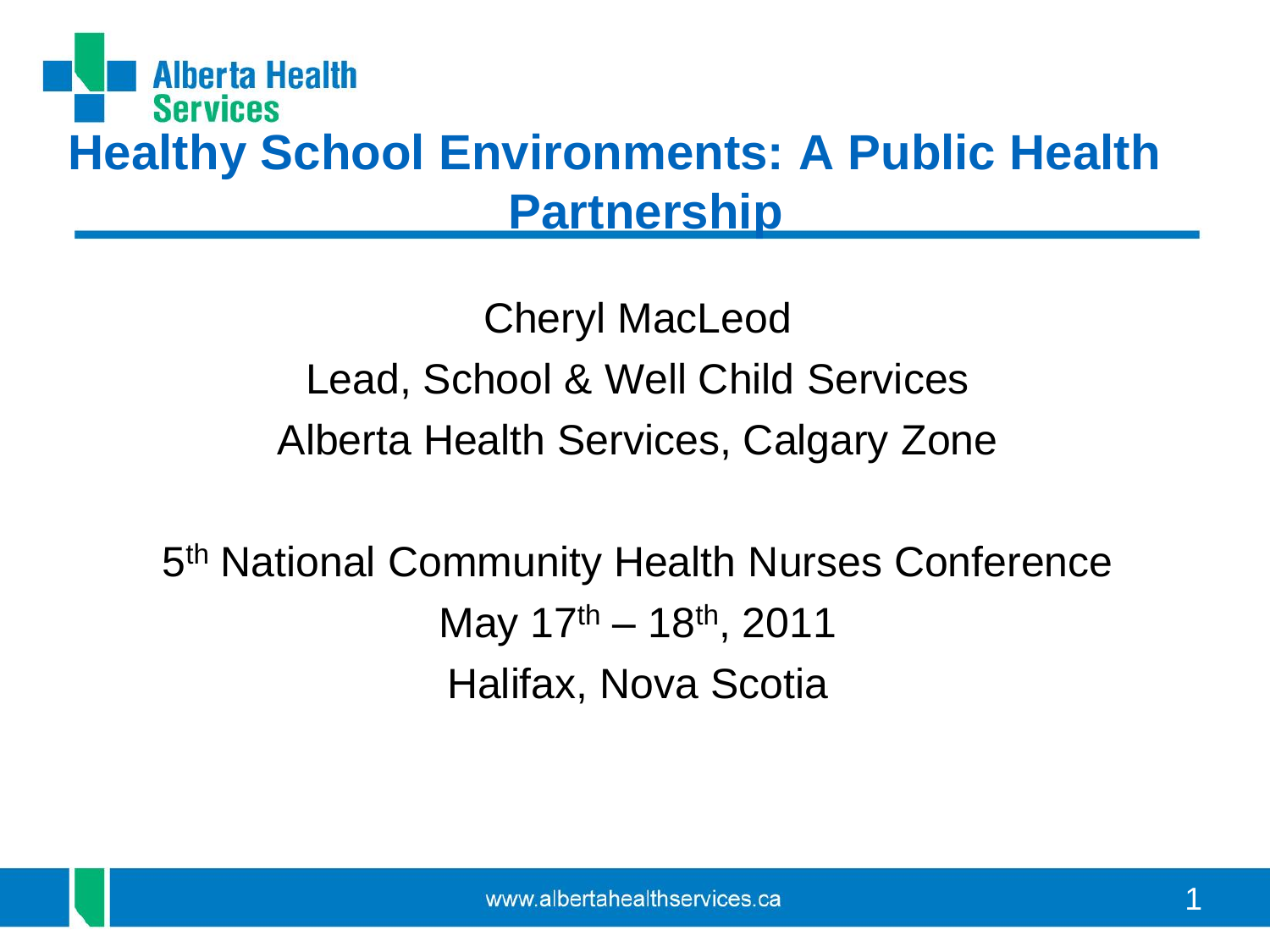#### **Healthy Environments in Schools Model**

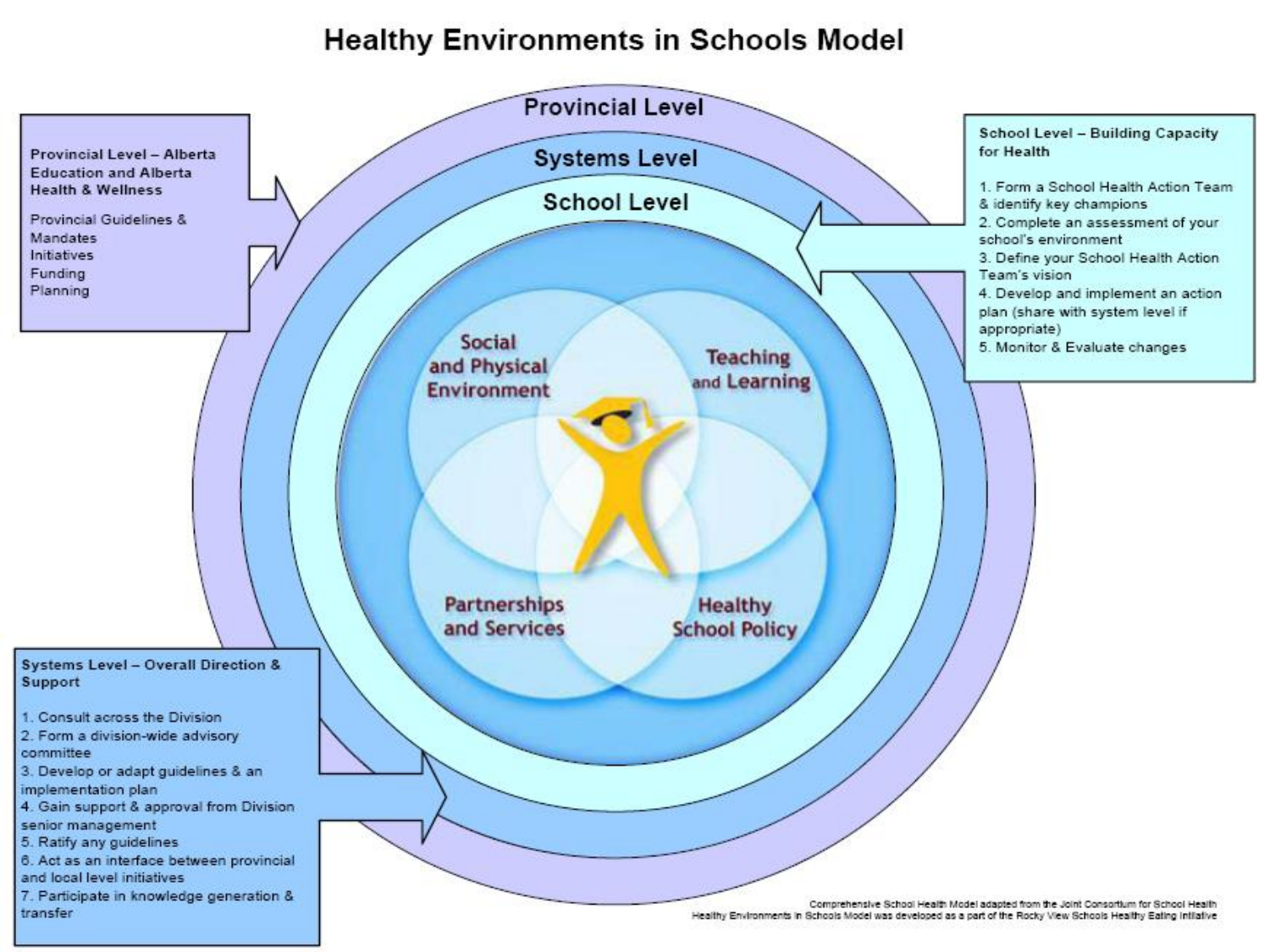

## **Provincial Level**

#### **Alberta Healthy Weights Initiative**

### **5 Strategies:**

- Regional health promotion coordinators
- Nutrition Guidelines for Child and Youth school, day cares, recreation facilities
- Alberta Healthy School Community Wellness Fund
- Healthy School Communities Award
- Healthy Weights Social Marketing Campaign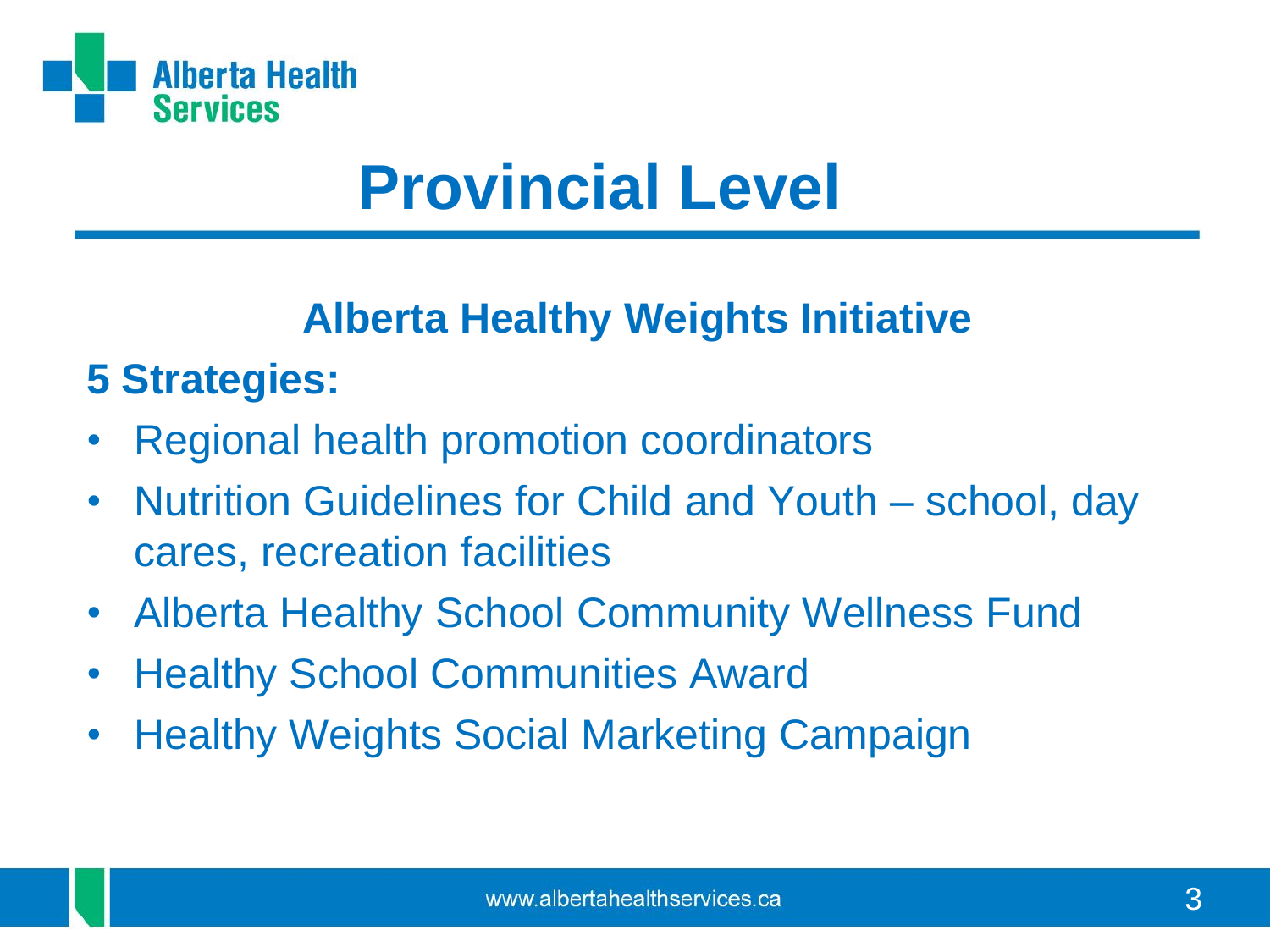

# **Systems Level**

**Healthy Promoting Schools Collaborative (HPSC) Vision:**

• Optimal Health, Optimal Learning

#### **Purpose:**

• Health and education work as partners to build productive, strategic, inter-organizational relationships that result in improved health and education outcomes and increased capacity to create healthy school environments.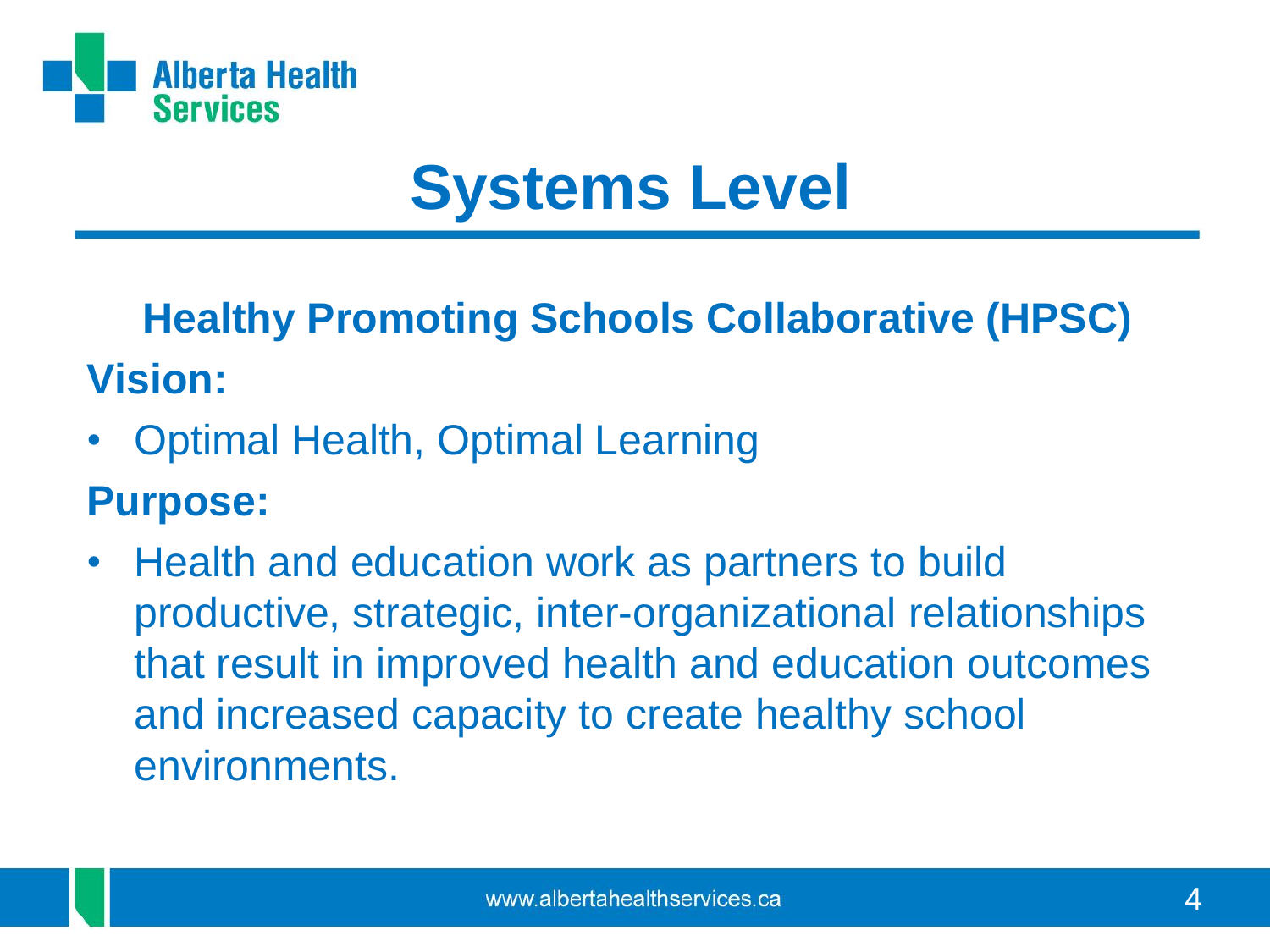

### **Health Promoting Schools Collaborative**

#### **Functions Include**:

- **Advocate** for systemic improvements that positively affect the health of children and youth in schools.
- Act as an **interface** between provincial and local level initiatives related to health promotion in schools.
- **Work with** like-minded organizations throughout Alberta and Canada, as appropriate.
- Serve as the **structure to build readiness and capacity** to **mobilize resources** in response to emerging school health issues.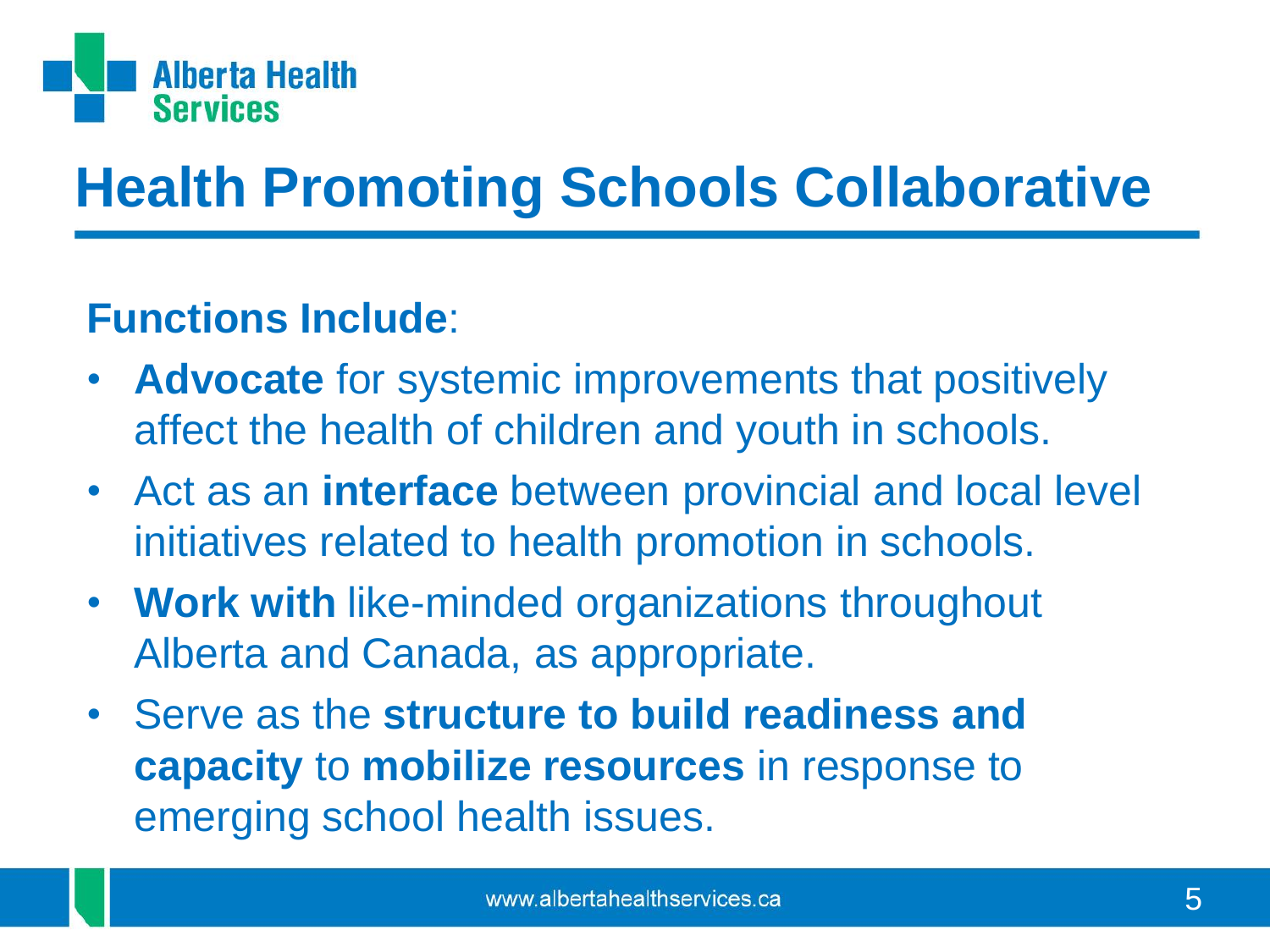

### **School Level**

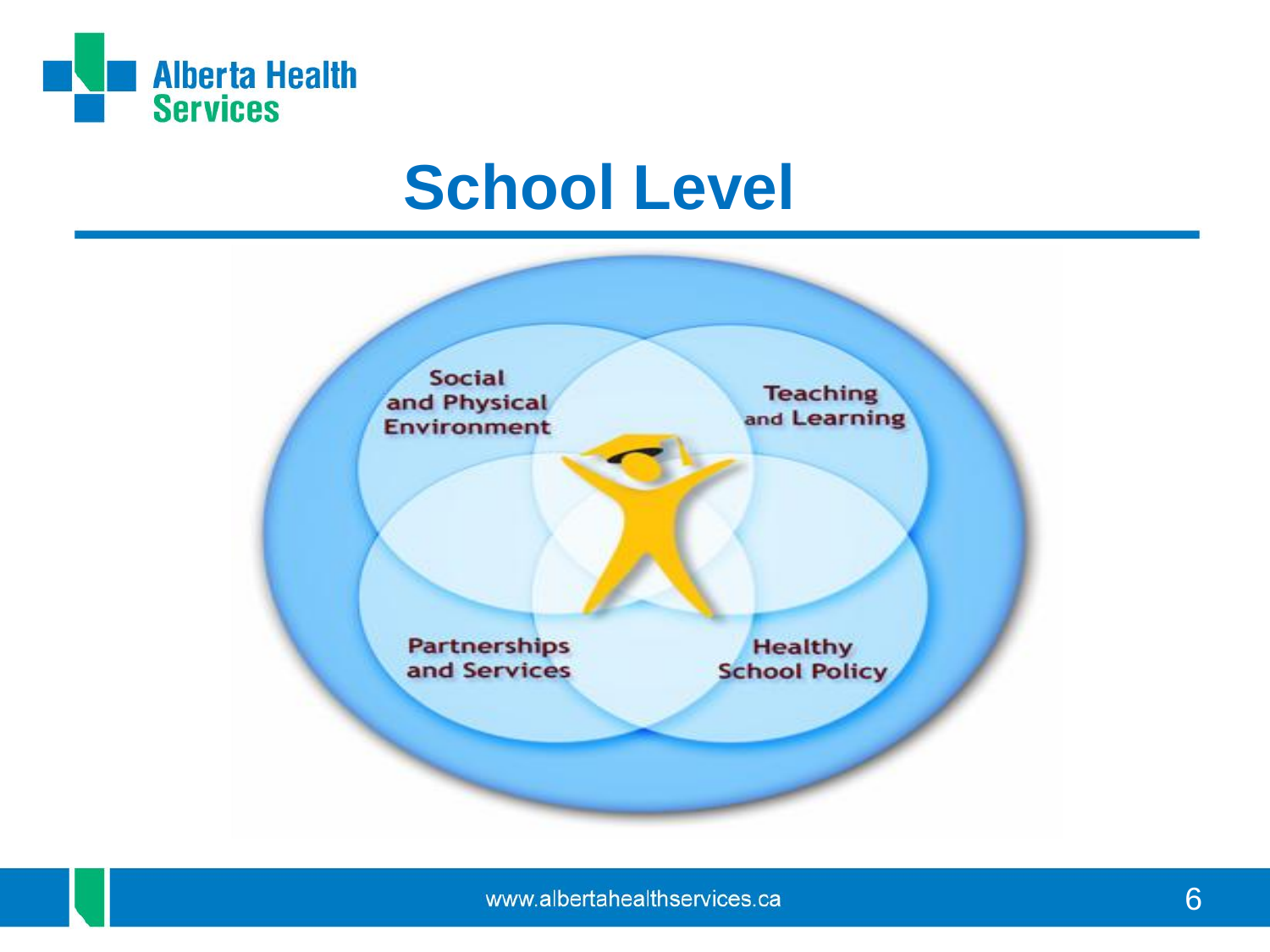

**Health Promotion** 

**Prevention**

**Restoration**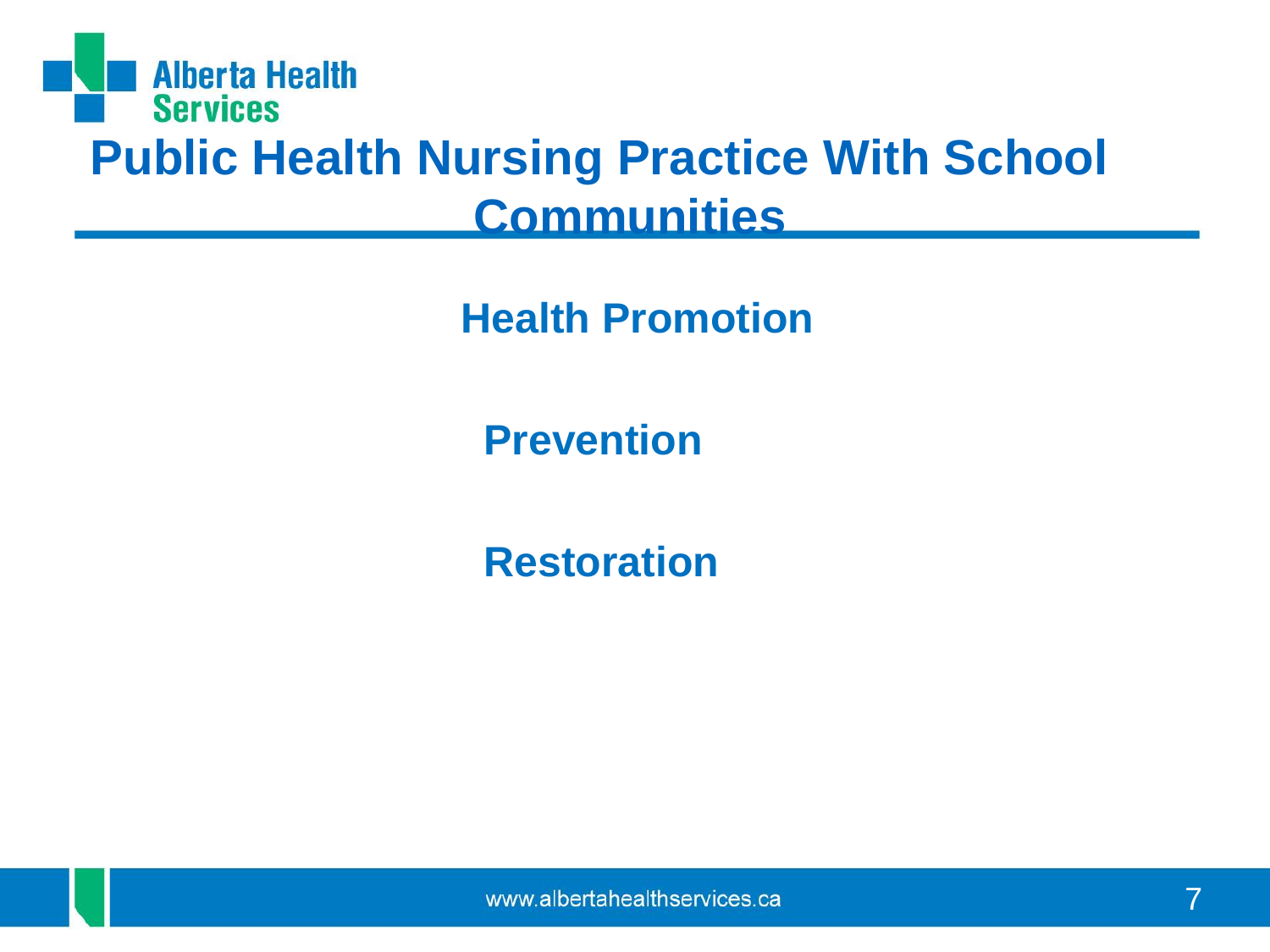

# **Population Health Promotion Model**

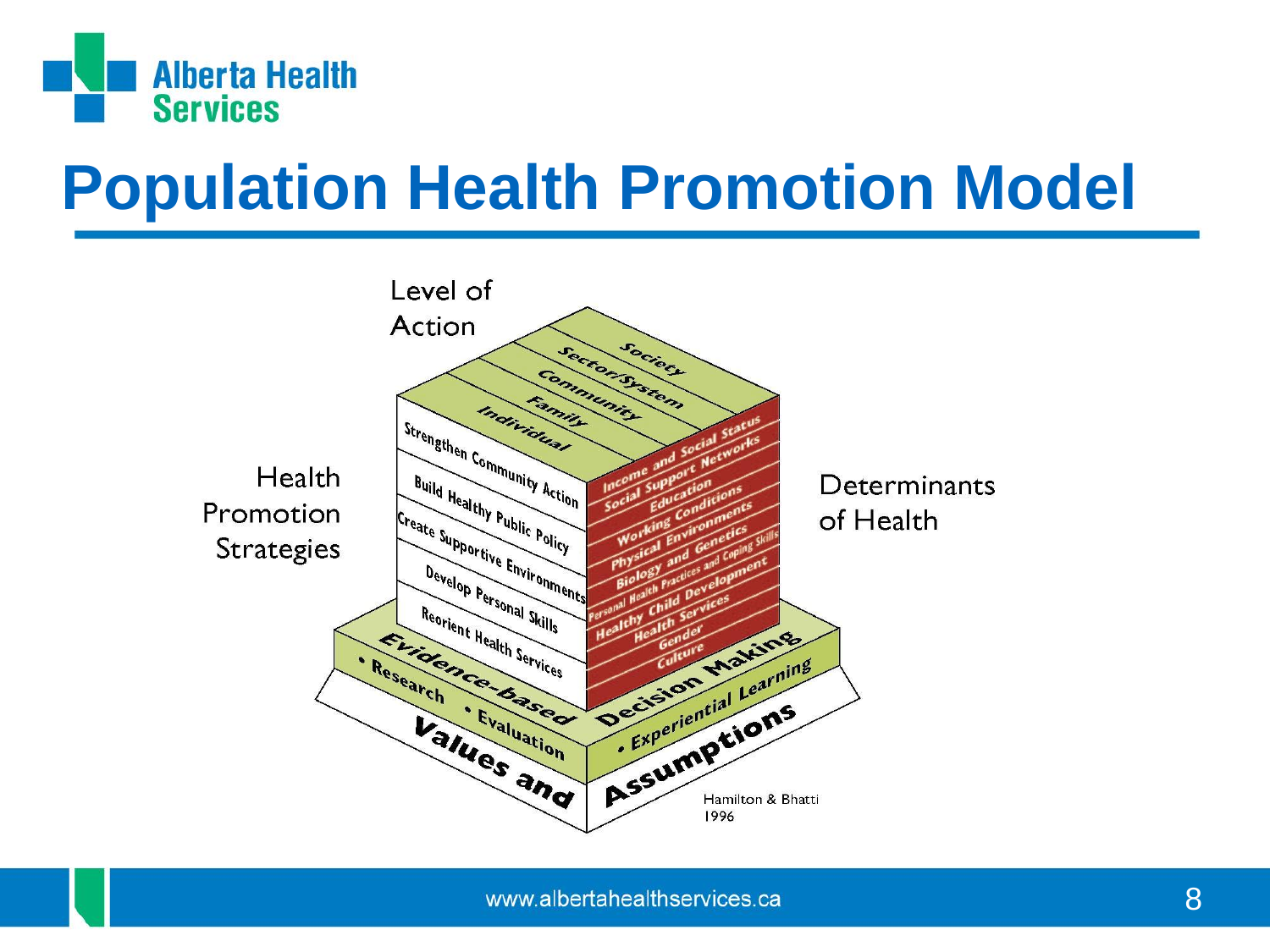| <b>CD Process &amp; Activities</b>                                                                                                                                                                                          | <b>Indicators</b>                                                                                                                               | <b>Critical Reflection and Evaluation</b>                                                               |
|-----------------------------------------------------------------------------------------------------------------------------------------------------------------------------------------------------------------------------|-------------------------------------------------------------------------------------------------------------------------------------------------|---------------------------------------------------------------------------------------------------------|
| <b>Community Assessment:</b><br>Define and describe the community                                                                                                                                                           | Information collection tool<br>Key findings<br><b>School Profile</b><br>Demographics of communities served                                      | Explain intent, Personal reflection and group<br>reflection<br>Incorporate group's vision and insights. |
| <b>Community Consultation:</b><br>Consult with the community to<br>understand the community, its assets,<br>issues and perspectives. Validate<br>assessment data. Identify leaders<br>potential champions and stakeholders. | Individual contacts<br>Group contacts<br>Summary report of interviews and group<br>discussions (assets and issues)                              |                                                                                                         |
| <b>Forming a Group Community</b><br>Members who Share a Common<br>Vision                                                                                                                                                    | Community collaboration progress chart<br>Terms of reference<br>Vision<br>Assess effectiveness of collaboration (roles,<br>processes, outcomes) |                                                                                                         |
| <b>Build Consensus with Community</b><br>on Priority Issues.                                                                                                                                                                | Consensus building checklist                                                                                                                    |                                                                                                         |
| <b>Networking and Building on</b><br><b>Community Resources</b>                                                                                                                                                             | Network Mapping - guide<br>Resource Inventory captured in the Action plan.                                                                      |                                                                                                         |
| <b>Action Plan and Implementation</b>                                                                                                                                                                                       | School Community Health Action Plan<br>School Health Action Committee Membership<br>List                                                        |                                                                                                         |
| <b>Evaluation and Critical Reflection</b>                                                                                                                                                                                   | Evidence of process, outputs, outcomes of<br><b>Health Action Group</b><br>PHN workplan<br>Dissemination of Annual Report                       |                                                                                                         |